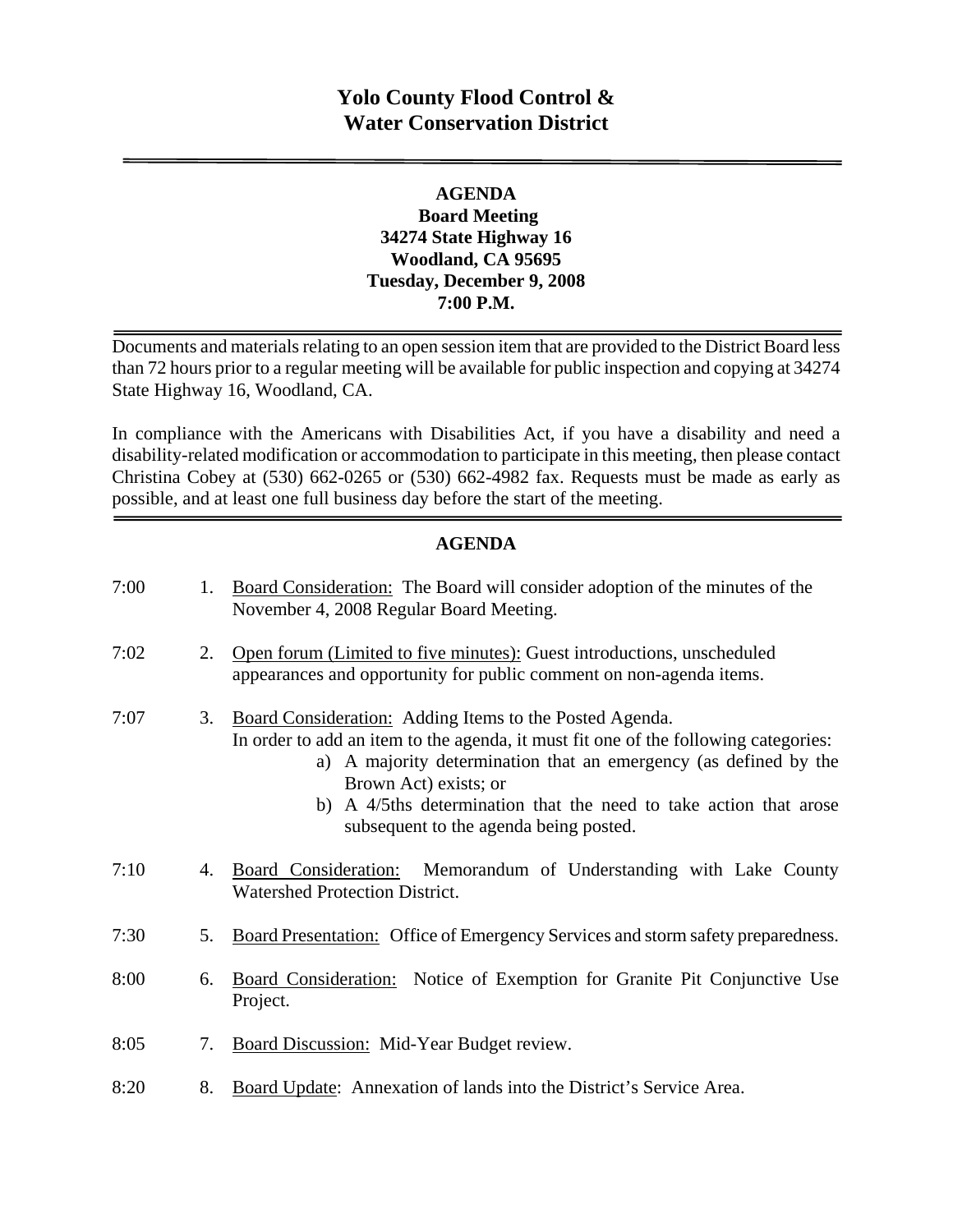| 8:25 | 9. | Directors' Reports: Each member of the Board will have the opportunity to report<br>on meetings and conferences attended during the prior month on behalf of the<br>District.                                                                                             |
|------|----|---------------------------------------------------------------------------------------------------------------------------------------------------------------------------------------------------------------------------------------------------------------------------|
| 8:35 |    | 10. Attorney's Report: The District's attorney will report on the following:<br>a) Current legal and legislative activities.                                                                                                                                              |
| 8:45 |    | 11. General Manager's Report: The Board will receive a report from the General<br>Manager or designated representatives regarding current general activities and<br>projects of the District.<br>a) General Activities<br>b) Operations, Maintenance and Water Conditions |
| 8:55 |    | 12. General Discussion: Opportunity for Board members to ask questions for<br>clarification, provide information to staff, request staff to report back on a<br>matter, or direct staff to place a matter on a subsequent agenda.                                         |
| 8:58 |    | 13. Board Consideration: The Board will consider the approval and the payments of<br>bills.                                                                                                                                                                               |

9:00 14. Adjourn

The public may address the Board concerning an agenda item either before or during the Board's consideration of that agenda item. Public comment on items within the Board's jurisdiction is welcome, subject to reasonable time limits for each speaker. Upon request, agenda items may be moved up to accommodate those in attendance wishing to address that item. Times listed for consideration of agenda items are approximate only. The Board may consider any agenda item at any time during the Board meeting.

I declare that the foregoing agenda was posted at the office of the Yolo County Flood Control and Water Conservation District, 34274 State Highway 16, Woodland, CA on December 5, 2008.

By: \_\_\_\_\_\_\_\_\_\_\_\_\_\_\_\_\_\_\_\_\_\_\_\_\_\_\_\_\_\_\_\_\_\_\_\_\_

Christina Cobey, Administrative Assistant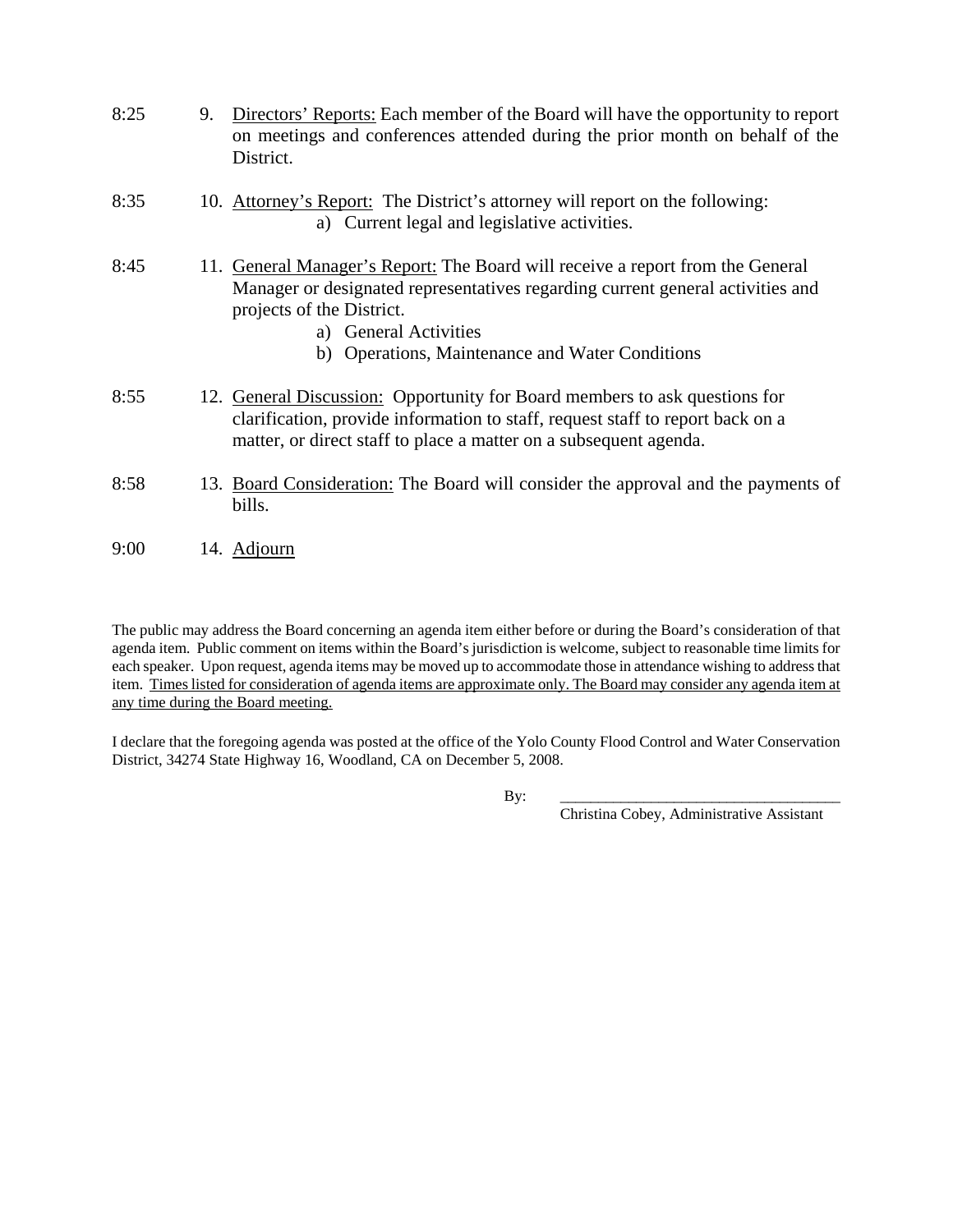

**FLOOD CONTROL & WATER CONSERVATION DISTRICT** 

## **BOARD MEETING MINUTES Tuesday, December 9, 2008, 7:00 PM**

**YCFCWCD Offices 34274 State Highway 16** 

The regular meeting of the Board of Directors of the Yolo County Flood Control and Water Conservation District (District) was held at 7:00 p.m. on December 9, 2008, at its regular place of business, 34274 State Highway 16, Woodland, California. Vice Chair Tadlock convened the meeting. In attendance were:

District Board Erik Vink, Chair Ron Tadlock, Vice Chair Ann Brice, Director Jim Mayer, Director Bruce Rominger, Director

District Staff and Consultants Christy Barton, Assistant General Manager Fran Borcalli, floodSAFE Yolo Program Manager Margaret Kralovec, Writer/Editor Anthony Lopez, Facilities Supervisor Tim O'Halloran, General Manager Max Stevenson, Water Resources Associate Paul Bartkiewicz, Legal Counsel

Members of the Public Bill Martin, Yolo County OES Administrator Duane Chamberlain, Chair Yolo County Board of Supervisors Dave Pratt Don Rominger, Former District Chair Bob Schneider, Tuleyome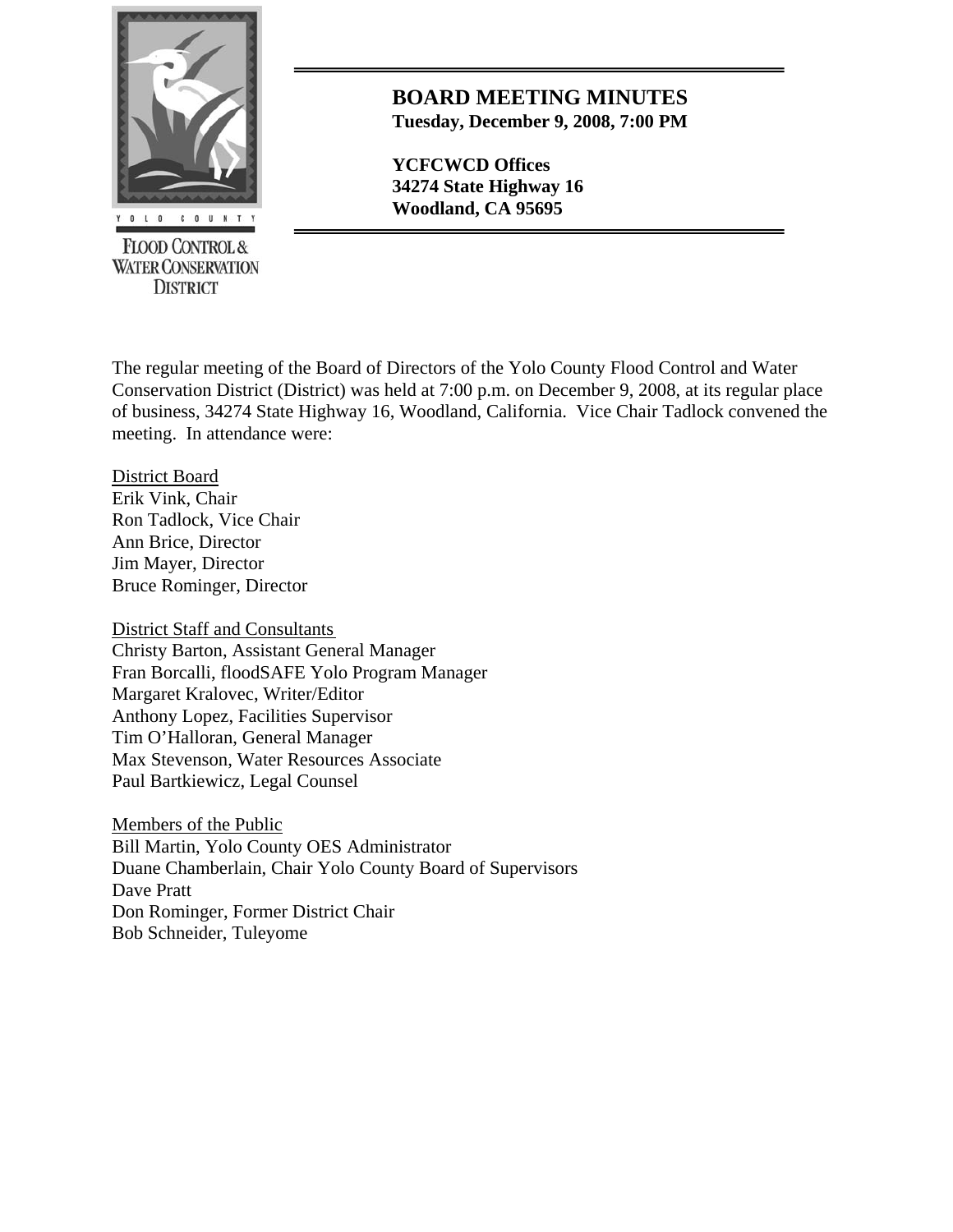### **1. BOARD CONSIDERATION: Approval of Minutes**

8.41 M/S/C approved minutes for the November 4, 2008, Regular Board Meeting as submitted.

## **2. OPEN FORUM**

None.

## **3. BOARD CONSIDERATION: Adding Items to the Posted Agenda**

General Manager requested an order switch of Agenda Items 4 and 5, which was agreed to by the Board.

### **4. BOARD PRESENTATION: Office of Emergency Services and Storm Safety**

**Preparedness** (formerly Agenda Item 5)

General Manager O'Halloran introduced the topic of storm preparedness to raise the Board's awareness of the variety of District activities in preparation for the storm season, and to allow the Board to hear about regional, collaborative emergency preparations.

Yolo County's Office of Emergency Services (OES) Administrator Bill Martin presented a brief overview of the county's emergency preparedness system, the local entities and agencies that participate in emergency response processes, and the responsibilities of the Board as public officials, and the conversion of District staff (as employees of a public agency) to disaster service workers.

Yolo County's OES coordinates responses to emergencies within Yolo County. This program prepares for expected kinds of emergencies such as floods or fires, and also tries to anticipate "over the horizon" possibilities that might create emergencies for the region. Significant OES responsibilities include planning and running exercises so that essential operations and services can be maintained in the event of a disaster or emergency. OES is the focal point for emergency response partnerships within Yolo County, and that office helps public agencies develop plans of action, prepare to implement them, and train staff. Martin noted that such training and preparation would indemnify the District from exposure of liability. Yolo County operates the Emergency Operations Center under guidelines established by California's Standardized Emergency Management System (SEMS) and the federal National Incident Management System (NIMS). While there are federal financial incentives for states and public agencies to participate in NIMS, its real value is to encourage large-scale collaboration in the event of disasters or other emergencies. All agencies are compelled to operate an Incident Command System.

O'Halloran reported that the District is going to start NIMS training, available on-line, for District staff. The District's Indian Valley and Cache Creek Emergency Action Plans for dam failure have been evaluated in a tabletop exercise, at which a roomful of collaborative participants double-checked correct data, phone numbers, and other information. The plan was tested in a functional exercise to check the Emergency Action Plan. The plan, published and distributed in 40 binders, undergoes modification as limitations or difficulties are identified through drills or actual emergencies, or improvements and upgrades become available.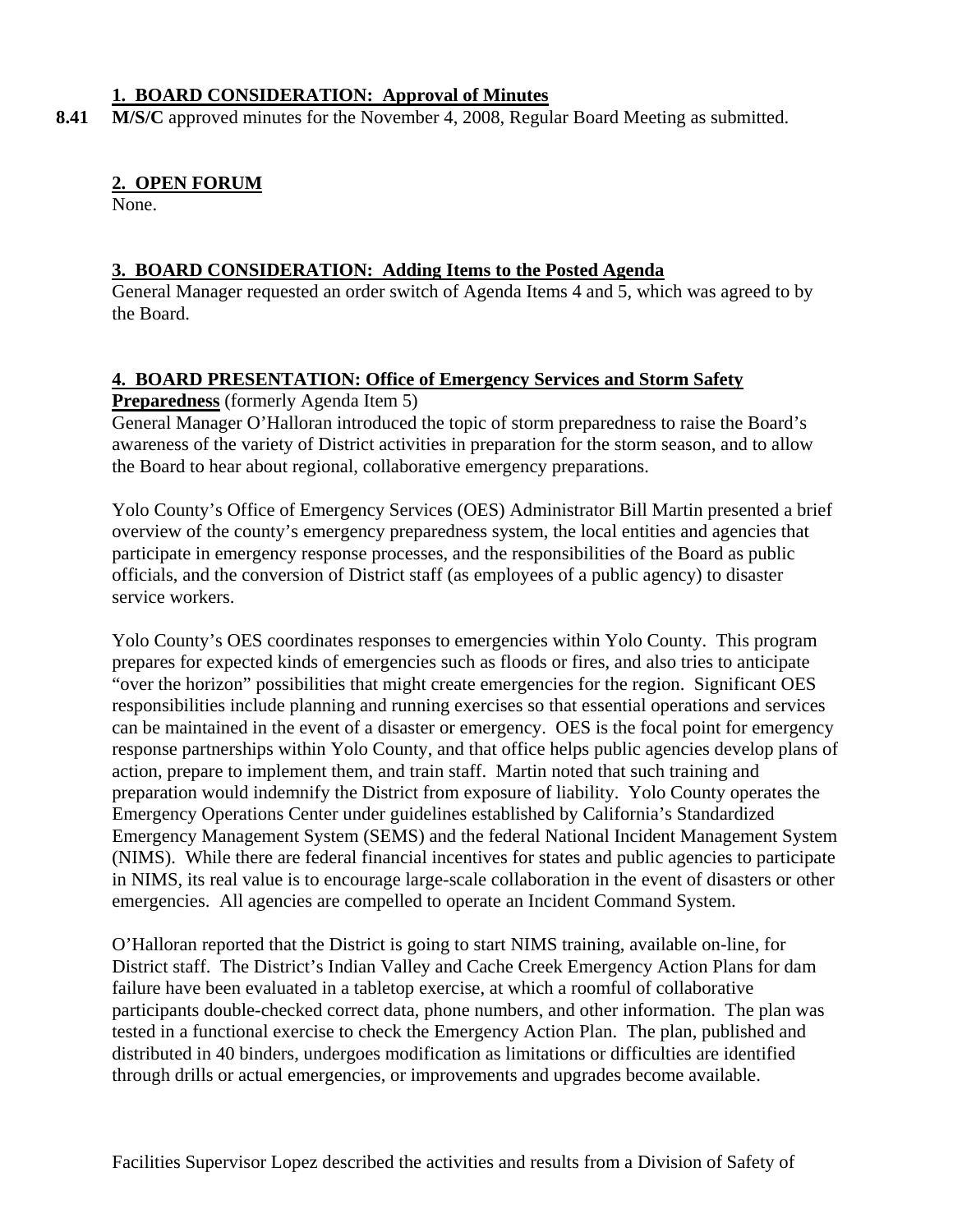Dams inspection last March. The vegetation growth on Cache Creek Dam, since removed, prompted concern about leakage in the aging concrete structure, but research into old dam records reveal that the current amount of leakage is unchanged since the 1930's, and therefore not an indication of more recent facility degradation or increased risk failure. FloodSAFE Program Manager Borcalli added that the leakage is considered part of the dam's minimum flow to protect the downstream habitat. Further actions included fully opening all cylinder gates, and inspections of gear maintenance. Future inspections and activities will address cavitation at the butterfly valve at Indian Valley Dam, gate operations, and cleaning the face of the dam.

#### **5. BOARD CONSIDERATION: Memorandum of Understanding (MOU) with Lake County Watershed Protection District** (formerly Agenda Item 4)

General Manager O'Halloran briefly recounted the background of the proposed MOU as arising from 2x2 meetings between the District and Lake County. The intent of the MOU is to formalize what is currently an informal working relationship by defining the purpose, responsibilities, and goals of such a partnership in areas related to water resource management. He noted that because the California Department of Water Resources (DWR) expects regional water management plans to extend beyond county boundaries, Lake County's efforts to develop its IRWMP will likely become part of a larger regional water management planning effort that may include Lake, Yolo, Solano, Napa and perhaps Sacramento Counties.

**8.42 M/S/C** adoption of the MOU between the Lake County Watershed Protection District and the District.

 Bob Schneider commended the Board for its commitment to open communication as evidenced by past cooperative efforts and by passage of this MOU.

# **6. BOARD CONSIDERATION: Notice of Exemption for Granite Pit Conjunctive Use Project**

Water Resources Associate Stevenson described the diversion of winter water (1-10 cfs as available) into an existing gravel pit located near Capay, just south of the West Adams Canal for purposes of groundwater recharge. The project will monitor the infiltration rates, and assess impact on groundwater levels with nearby monitoring wells. The project will use existing infrastructure, and have minimal impact on regular pit operations. \$50,000 from an AB 303 grant will offset project costs.

**08.06 M/S/C** Resolution No. 08.06, a resolution of the District Board of Directors approving the gravel pit recharge monitoring and evaluation project and related actions and approving related CEQA Notice of Exemption.

# **7. BOARD DISCUSSION: Mid-Year Budget Review**

District Finance Committee Members Vink and Tadlock met with General Manager O'Halloran in the past week to review budget options under future water supply scenarios. Of particular concern was the development of a strategy in the event of a drought, given current absence of carryover supplies. One possible response would be the use of funds in the District reserve account (currently at \$6-7m) for purposes of infrastructure maintenance and improvements during a non-delivery season. Another approach would be the retention of reserve funds to protect against the possibility of a continuing drought the following year. The Finance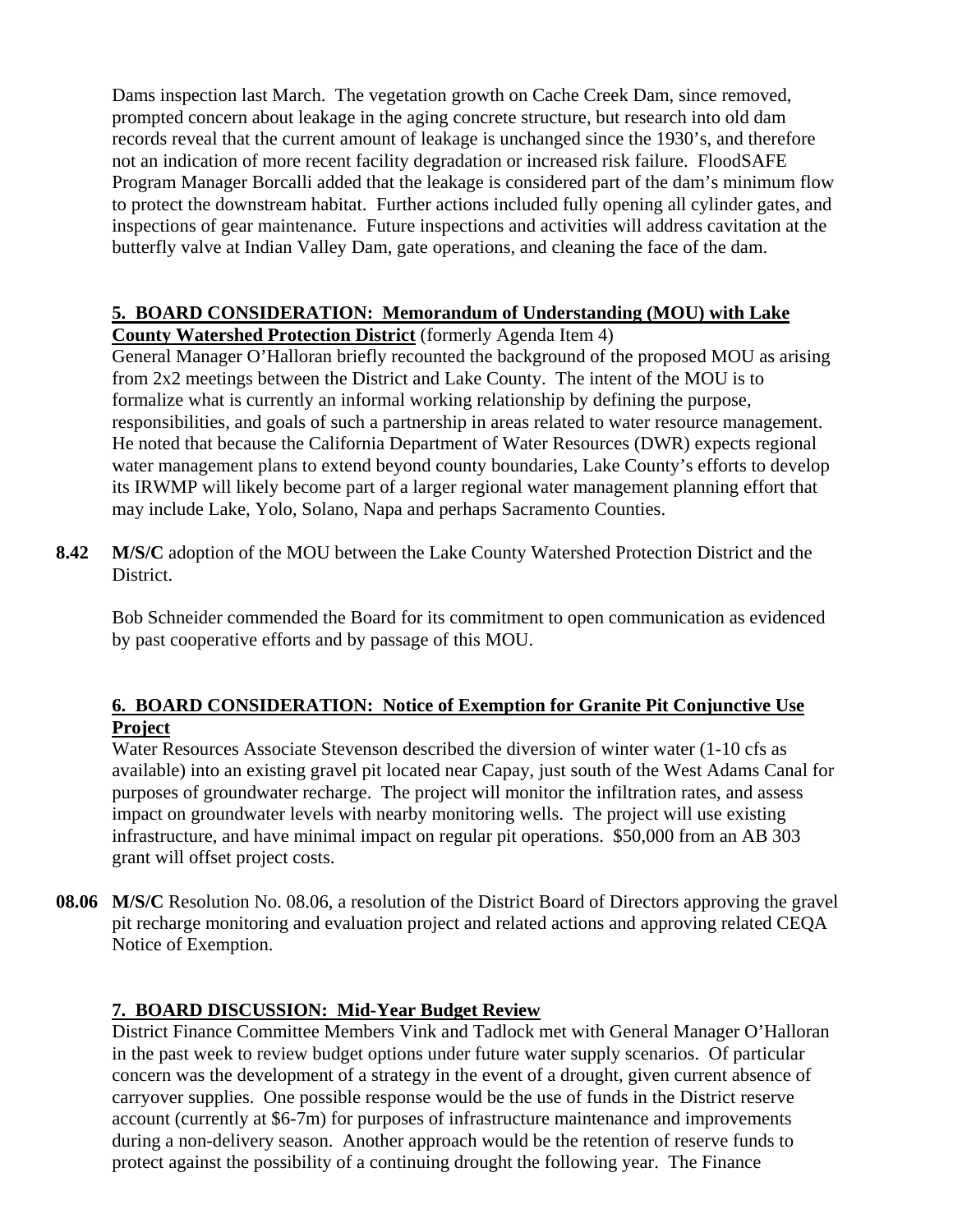Committee recommendation was to use the reserve monies for maintenance and improvements in the coming year in the event there were to be no deliveries, thereby taking advantage of District field staff freed up from delivery activities, and a dry canal system. Vice Chair Tadlock noted the importance of involving District staff in the decision process. He and Chair Vink complimented O'Halloran on facing this potential problem well ahead of time.

O'Halloran noted that rules require the District to issue a letter in January if it anticipates less than a full delivery season for the upcoming year in order to allow farmers time to develop workable crop plans.

Director Mayer cautioned that declining revenues stemming from dropping property values may not return to pre-downturn levels for up to three years. Local governments and agencies that rely on property tax revenues will be hit with shortages, regardless of whether tax rates change.

Legal Counsel Bartkiewicz noted that President-Elect Obama's stimulus programs on infrastructure projects would cover water supply infrastructure, and that projects that can be shovel ready in 120 days will likely receive consideration. He cautioned the District to be prepared for a double financial hit from rising fees and declining revenues.

# **8. BOARD UPDATE: Annexation of lands into the District's Service Area**

General Manager O'Halloran updated the Board on progress to evaluate adding properties to the District's current service area. He will bring to the Board an updated annexation policy that will include reference to annexation costs being borne by landowners requesting annexation. Using historical water supply records, the District expects that annexation could benefit the District in 8 of 10 years when supplies are sufficient or overabundant, and would likely have a negative impact in 2 out of 10 years. District staff will bring new annexation policy language to the Board for its approval at an upcoming Board meeting. Legal Counsel Bartkiewicz advised the Board that when the revised annexation policy language is considered, Director Rominger will be excused from the Board Room during related discussions, deliberations, and voting because of his status as an applicant for annexation.

### **9. DIRECTORS' REPORTS**

Vice Chair Tadlock reported that Northern California Water Association (NCWA) is in the process of negotiating a contract for a new executive director.

### **10. ATTORNEY'S REPORT**

Legal Counsel Bartkiewicz reported that the Delta Vision Committee met with the Governor's cabinet secretaries to make a recommendation to the Governor. He expects several cabinet secretaries will be protective of water rights. The Attorney General wants public trust to be factored into the water rights approach. NCWA and water rights advocates hope that the ultimate solution is balanced, and the result of a comprehensive analysis of all cause and effect issues.

NCWA plans to address the basic lack of understanding of water issues by publishing a fact sheet to educate state representatives.